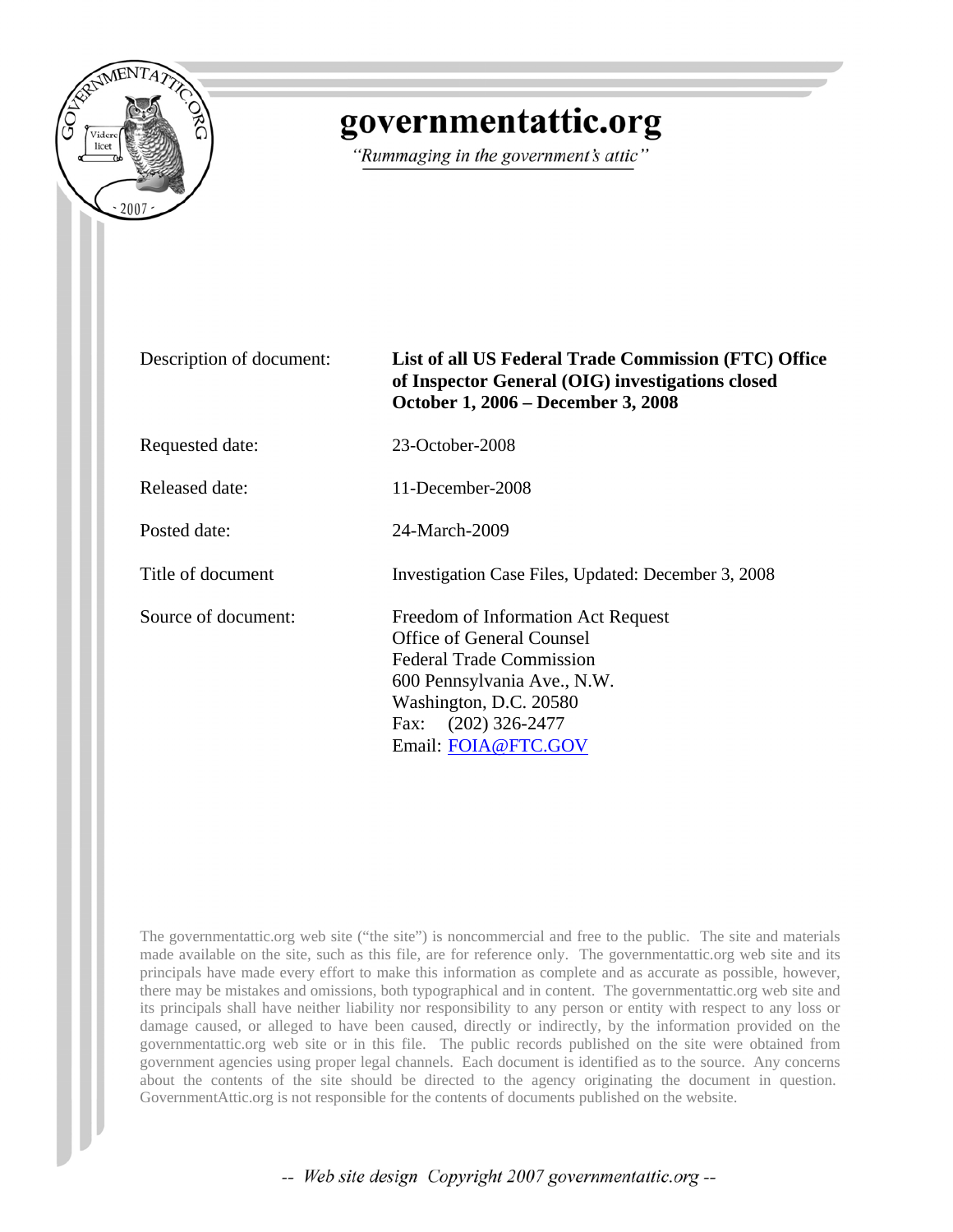

Drc t 1 *200S* 

#### Re: FOIA-2009-00197 OIG Investigations

This is in response to your request dated October 23,2008, under the Freedom of Information Act seeking access to a copy of all OIG investigations closed during the time period October 1, 2006 to the present. In accordance with the FOIA and agency policy, we have searched our records, as of November 05, 2008, the date we received your request in our FOIA office.

We have located three pages of responsive records, I am granting partial access to and am enclosing copies of, the accessible records. Portions of two pages fall within the exemptions to the FOIA's mandatory disclosure requirements, as explained below.

Some of the records were obtained on the condition that the agency keep the source of the information confidential and are exempt from disclosure under FOIA Exemption 7(D), 5 U.S.C. § 552(b)(7)(D). That exemption is intended to ensure that "confidential sources are not lost because of retaliation against the sources for past disclosures or because of the sources' fear of future disclosures." *Brant Constr. Co. v. EPA,* 778 *F.2d* 1258, 1262 (7th Cir. 1985).

In addition, some personal identifying information is exempt from release under FOIA Exemption (7)(C), 5 U.S.C. § 552(b)(7)(C). Individuals' right to privacy outweighs the general public's interest in seeing personal identifying information, and Exemption (7)(C) provides protection for law enforcement information the disclosure of which "could reasonably be expected to constitute an unwarranted invasion of personal privacy."

If you are not satisfied with this response to your request, you may appeal by writing to Freedom of Information Act Appeal, Office of the General Counsel, Federal Trade Commission, 600 Pennsylvania Avenue, N.W., Washington D.C. 20580, within 30 days of the date of this letter. Please enclose a copy of your original request and a copy of this response. If you believe that we should choose to disclose additional materials beyond what the FOIA requires, please explain why this would be in the public interest.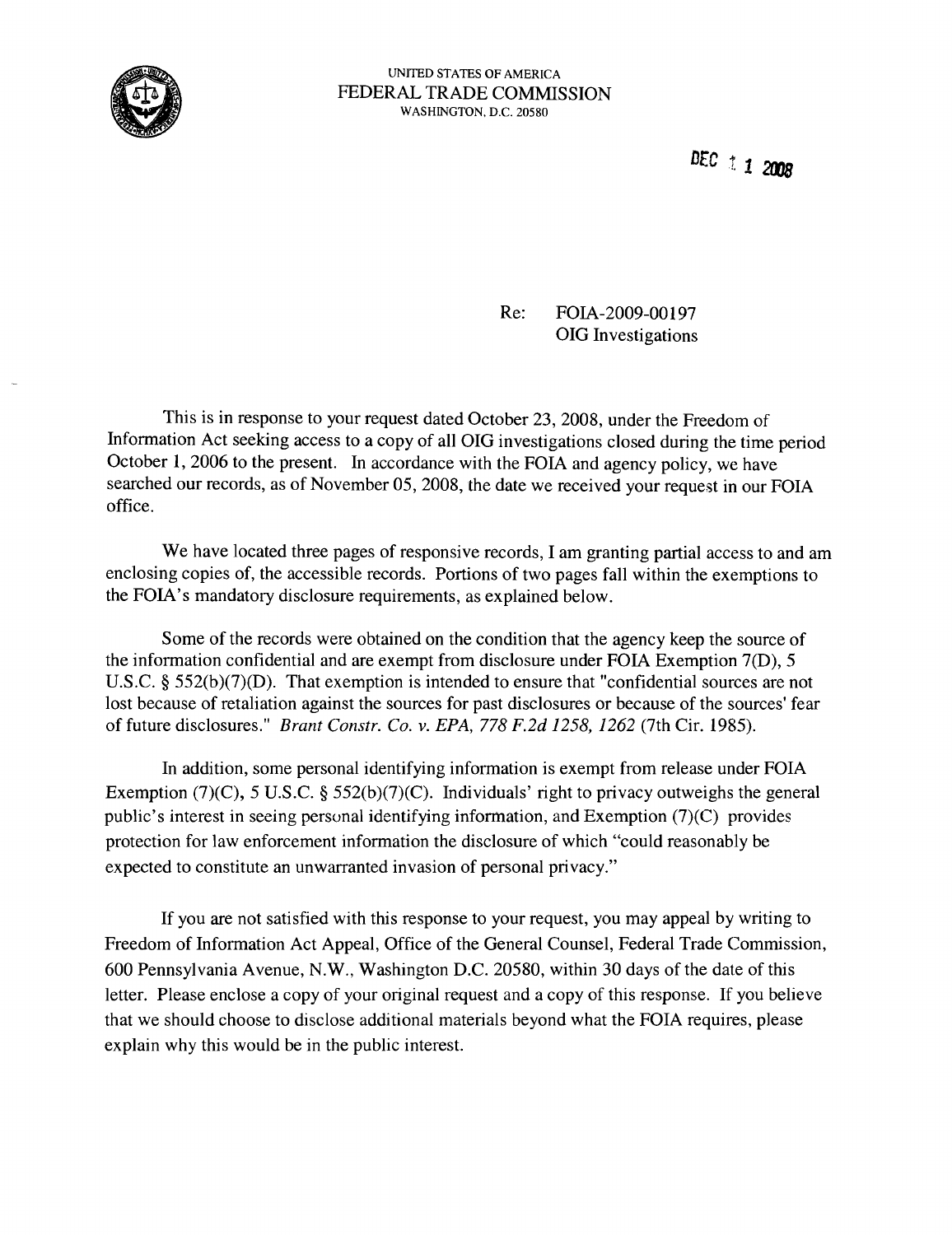If you have any questions about the way we handled your request, or about our FOIA regulations or procedures, please contact Ani Hatza at (202) 326-2270.

Sincorely,

Joan E. Fina Assistant General Counsel

Enclosed: List of IG Investigations (Three pages)

 $\bar{\mathbf{z}}$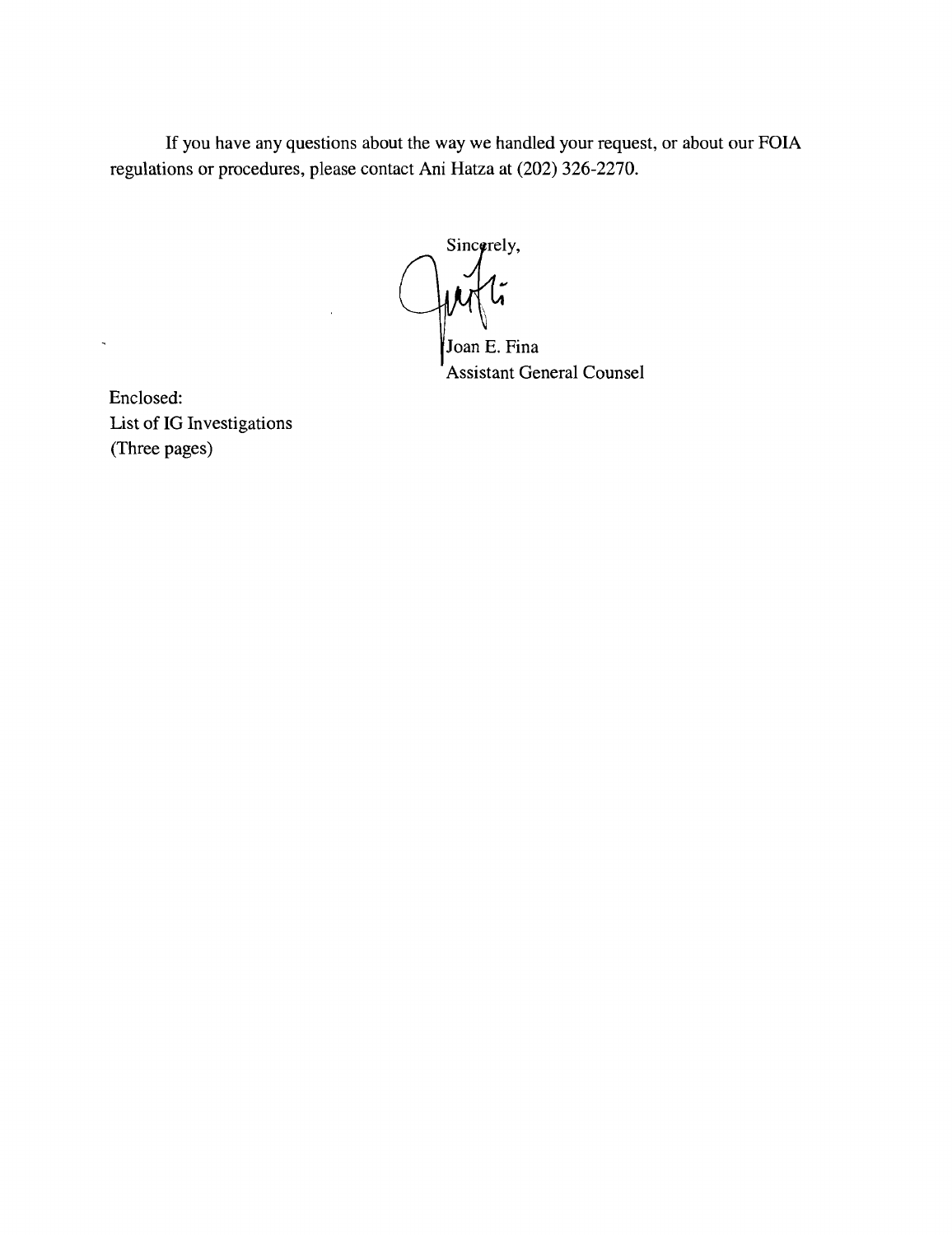## INVESTIGATION CASE FILES Updated: December 3, 2008

| File No. | Date<br>Opened | Allegation(s) | $\sim$<br>Subject(s) | Originator(s) | Referral | DOJ<br>Action | Adm.<br>Action | Date<br>Closed+<br>SAR# |
|----------|----------------|---------------|----------------------|---------------|----------|---------------|----------------|-------------------------|
|          |                |               |                      |               |          |               |                |                         |
|          |                |               |                      |               |          |               |                | $\rightarrow$           |
|          |                |               |                      |               |          |               |                |                         |
|          |                |               |                      |               |          |               |                |                         |
|          |                |               |                      |               |          |               |                |                         |
|          |                |               |                      |               |          |               |                |                         |
|          |                |               |                      |               |          |               |                |                         |
|          |                |               |                      |               |          |               |                |                         |
|          |                |               |                      |               |          |               |                |                         |
|          |                |               |                      |               |          |               |                |                         |
|          |                |               |                      |               |          |               |                |                         |
|          |                |               |                      |               |          |               |                |                         |
|          |                |               |                      |               |          |               |                |                         |
|          |                |               |                      |               |          |               |                |                         |

- 
- 
-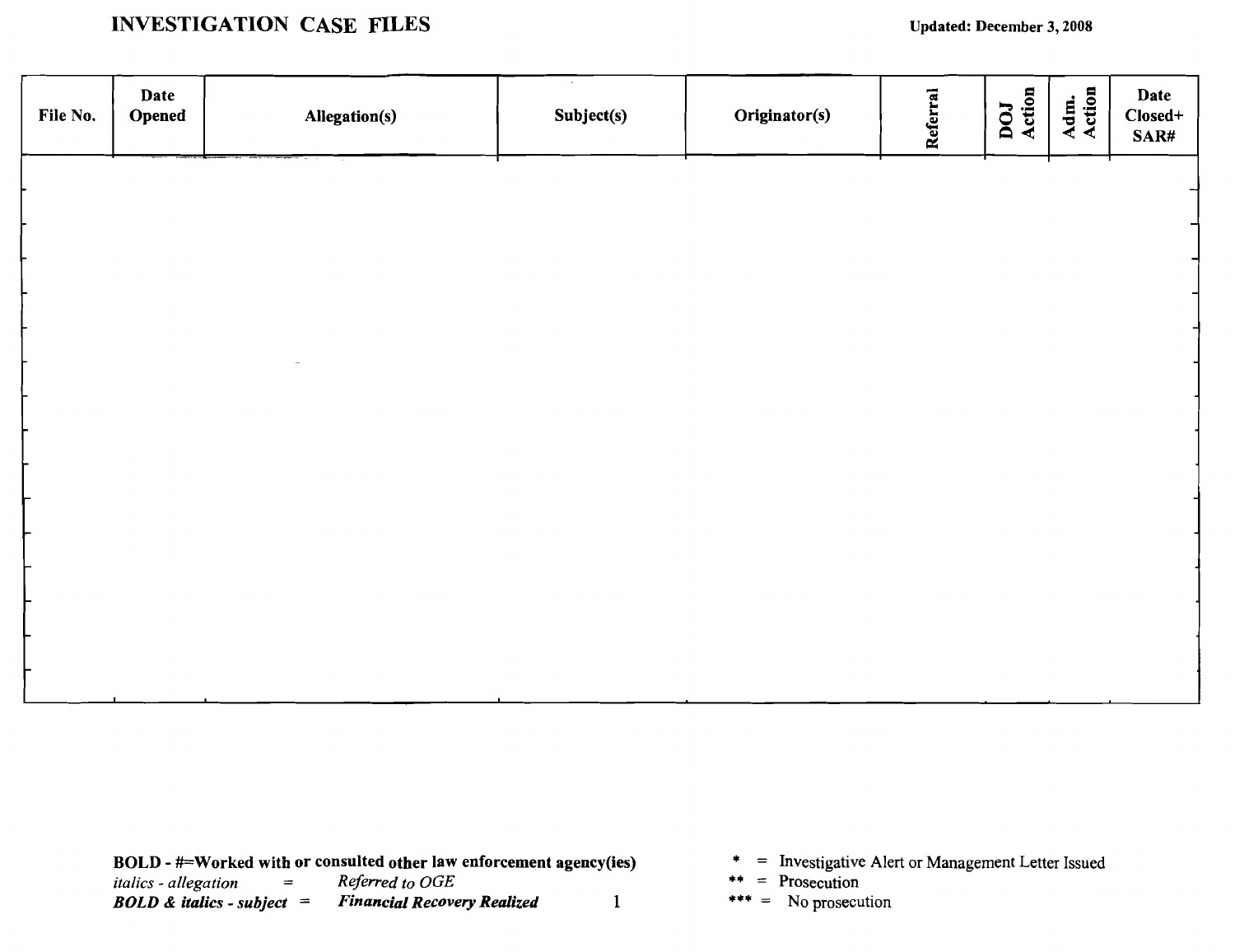## **INVESTIGATION CASE FILES**

 $\mathbf{I}$ 

| 07-137     | 10/12/06 | Impersonation of FTC Official                       | Unknown   | $\mp$ (d)              | None        |     |              | 12/14/07<br>(38) |
|------------|----------|-----------------------------------------------------|-----------|------------------------|-------------|-----|--------------|------------------|
| 07-138     | 11/14/06 | Misuse of Government Travel Card                    | $\neg(c)$ | $\overline{\gamma(d)}$ | <b>FTC</b>  |     |              | 10/4/07<br>(38)  |
| 07-139     | 3/16/07  | Misuse of Sensitive Database(s)                     | 7(c)      | $\neg(d)$              | None        |     |              | 5/22/07<br>(37)  |
| $07 - 140$ | 4/24/07  | Unauthorized Disclosure of Nonpublic<br>Information | Unknown   | 7d                     | None        |     |              | 12/12/07<br>(38) |
| 07-141     | 4/30/07  | Misuse of Government Computer                       | TCCD      |                        | <b>FTC</b>  |     | pend-<br>ing | 9/5/07<br>(37)   |
| $07 - 142$ | 6/11/07  | Unauthorized Disclosure of Nonpublic<br>Information | Unknown   | $\mathbb{F}_{7}$ (d)   | None        |     |              | 7/02/08<br>(39)  |
| $07 - 143$ | 9/26/07  | Misuse of Official Position                         | TCC       | Anonymous              |             |     |              | 12/18/07<br>(39) |
| 07-144     | 9/13/08  | Fraudulent redress checks                           | unknown   | 7(d)                   | <b>USPS</b> | N/A | N/A          | 10/15/07<br>(40) |
| 08-145     | 11/06/07 | Misuse of Government Computer                       | 7(c)      | $\neg$ (d)             | <b>FTC</b>  |     |              | 2/12/08<br>(40)  |
| 08-146     | 3/31/08  | Misuse of Government Resources                      |           | Anonymous              | ongoing     |     |              |                  |

BOLD - #=Worked with or consulted other law enforcement agency(ies) Referred to OGE italics - allegation  $\equiv$  $BOLD \&$  italics - subject = **Financial Recovery Realized** 6

- = Investigative Alert or Management Letter Issued
- $=$  Prosecution
- $*** =$  No prosecution